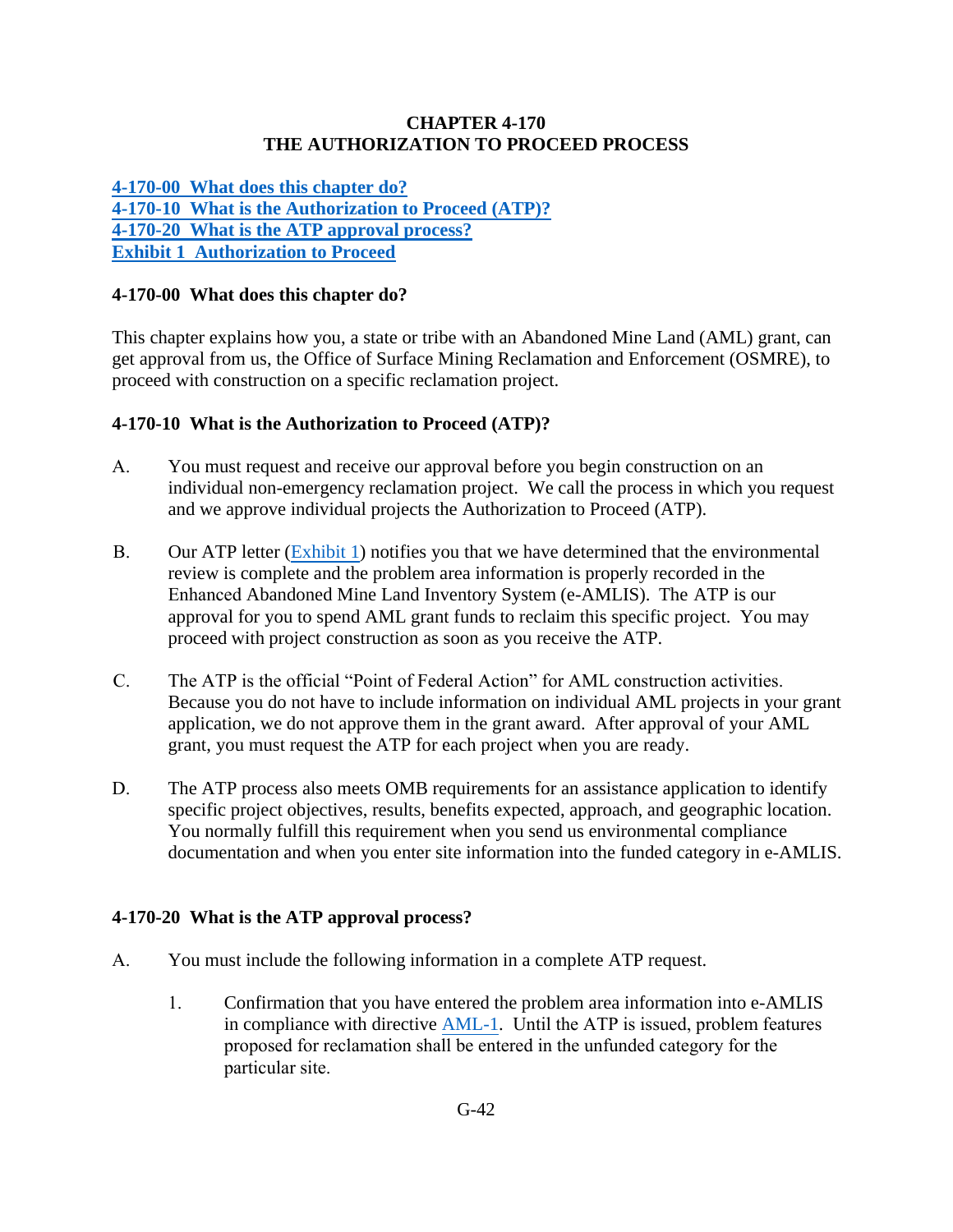- 2. Environmental documents with compliance information for the National Environmental Policy Act (NEPA) and other environmental requirements. See OSMRE REG-1, *Handbook on Procedures for Implementing the National Environmental Policy Act [\(NEPA Handbook\)](https://www.osmre.gov/lrg/nepa.shtm) (Revised 2019)* for a detailed description of the appropriate environmental compliance information and documents. This criteria is not fulfilled until OSMRE has signed a Record of Decision (ROD), Finding of No Significant Impact (FONSI), or Categorical Exclusion (CE).
- 3. AML eligibility statement and basis for claiming AML eligibility.
- 4. For AML enhancement projects, or Title IV projects less than 50% governmentally funded, the determinations document you developed jointly with the Title V State regulatory authority. See Chapter [4-100-100](https://www.osmre.gov/lrg/fam/4-100.pdf) for more information.
- B. Although NEPA documentation is part of the criteria required for an ATP request, the NEPA process and the ATP process are two separate processes. An ATP request cannot be completed until OSMRE has issued a ROD, FONSI, or CE with the NEPA documentation. The ATP approval letter will reference the date that OSMRE signed the ROD, FONSI, or CE.
- C. We will process the ATP request within 14 working days after the signing of the ROD, FONSI, or CE, and send you OSMRE's decision on our ATP request in writing.